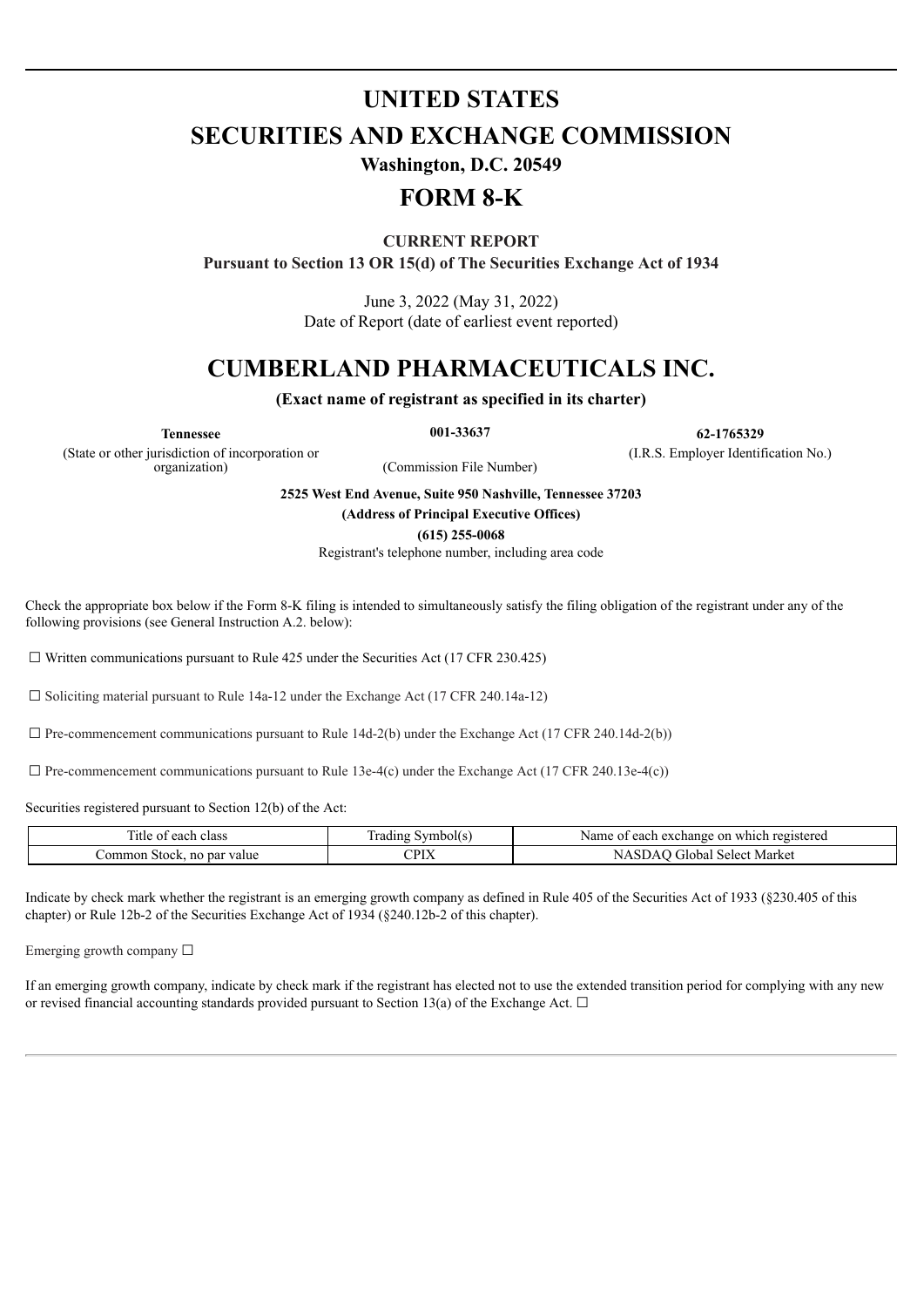#### Item 5.02 Departure of Directors or Certain Officers; Election of Directors; Appointment of Certain Officers; Compensatory Arrangements of **Certain Officers.**

On May 31, 2022, Cumberland Pharmaceuticals Inc. ("Cumberland" or the "Company") announced the retirement of Leo Pavliv, Cumberland's Executive Vice President, Chief Development & Operations Officer. Mr. Pavliv previously has served as our Vice President, Operations and was named Executive Vice President in 2017 and Chief Operations Officer in 2018. In that role, Mr. Pavliv was involved in various regulatory, product development and manufacturing activities for Cumberland. Those responsibilities have been assigned to other executives at the Company. We have entered into a consulting agreement with Mr. Pavliv, who will continue to support Cumberland as the Company's Operations Advisor.